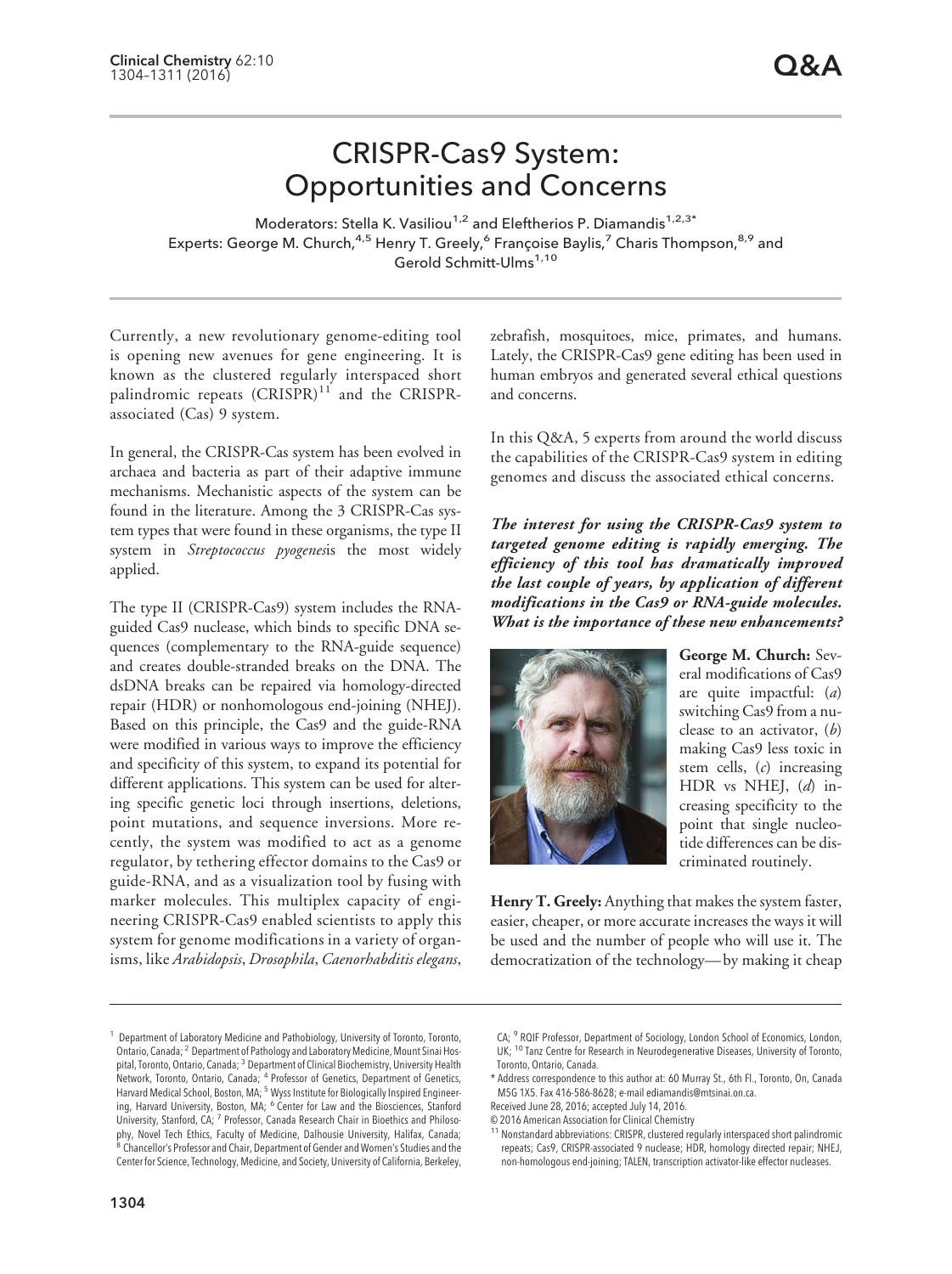

and easy enough for poorly funded amateurs— could have vast effects by making it harder for anyone to control the uses.



**Charis Thompson:** The importance of the CRISPR revolution is its relative ease of use and low startup cost and its relative high precision to effect targeted gene "editing." The fact that nearly every academic and industry laboratory—and some civilian-run laboratories and garage spaces— can

participate in this work relatively easily changes everything: how fast it is being improved; how democratic participation is; and how quickly good and bad uses could be developed and spread.

Like all technologies, historical patterns of inclusion and exclusion specific to given jurisdictions will tend to be reproduced in gene editing if individual nations and the international community do not explicitly make sure this doesn't happen. Efforts to fix and cure individuals' problems will go ahead because that is how science is already set up; the more difficult task is to get the social architecture in place to monitor health equity, eugenics, and environmental impact across time, place, and groups of people, and to have the necessary correctives feed back into the way the field develops.



**Gerold Schmitt-Ulms:** The main technological improvements to the CRISPR-Cas9 system in recent years are advances in specificity, efficacy, and range of applications. Improvements to specificity minimize unpredictable off-target effects, i.e., inadvertent genome editing of nonintended sites. Effi-

cacy advancements save valuable resources required to achieve a particular outcome and are essential for certain applications. Some of the most innovative CRISPR-Cas9 technology advances in recent years relate to the range of applications the technology can now be used for. Its core usage for gene knockout or precise gene editing purposes was augmented by the identification of Cpf1 endonucleases (see below). Novel applications that harness aspects of the system for other purposes are emerging at a rapid pace and include its use to affect the transcriptional control of preselected genes or visualize endogenous genomic loci in living cells.

#### *What are the major limitations of the CRISPR-Cas9 system?*

**George M. Church:** (*a*) Very few simultaneous changes per cell (up to 62 in one experiment in pigs, but usually -4 per cell), (*b*) inefficient HDR to NHEJ ratio, and (*c*) efficient delivery to all cells or to a precise subset.

**Henry T. Greely:** This isn't really in my expertise but I'd suggest 2 things—the fact that it is not perfectly accurate makes its uses more worrisome and the uncertainty about who owns, or will own, the relevant intellectual property could affect research and applied uses, through delay or rushing or both.



**Franc¸oise Baylis:** I can think of 2 major limitations with the CRISPR-Cas9 system: the first limitation is "the user," and the second limitation is "user error."

With respect to the first limitation, there is reason to expect that the science will seed fierce competition among re-

search teams, for-profit companies, and nation states. This competition might be similar to that which characterized the 20th century's space race and nuclear arms race. This is not to deny the possibility of wideranging collateral benefits for humankind resulting from such competition. It is to say that we should be wary of allowing scientific, corporate, and political elites to dominate the relevant policy and ethical deliberations.

With respect to the second limitation, we must be wary of the potential consequences of off-target effects, lack of specificity in targeting, incomplete targeting, and so on, all of which could have devastating effects on patients. Here it is worth remembering that we have no idea what most of the human genome *does.* How much is due to selfish genes making copies of themselves (transposable elements)? How much is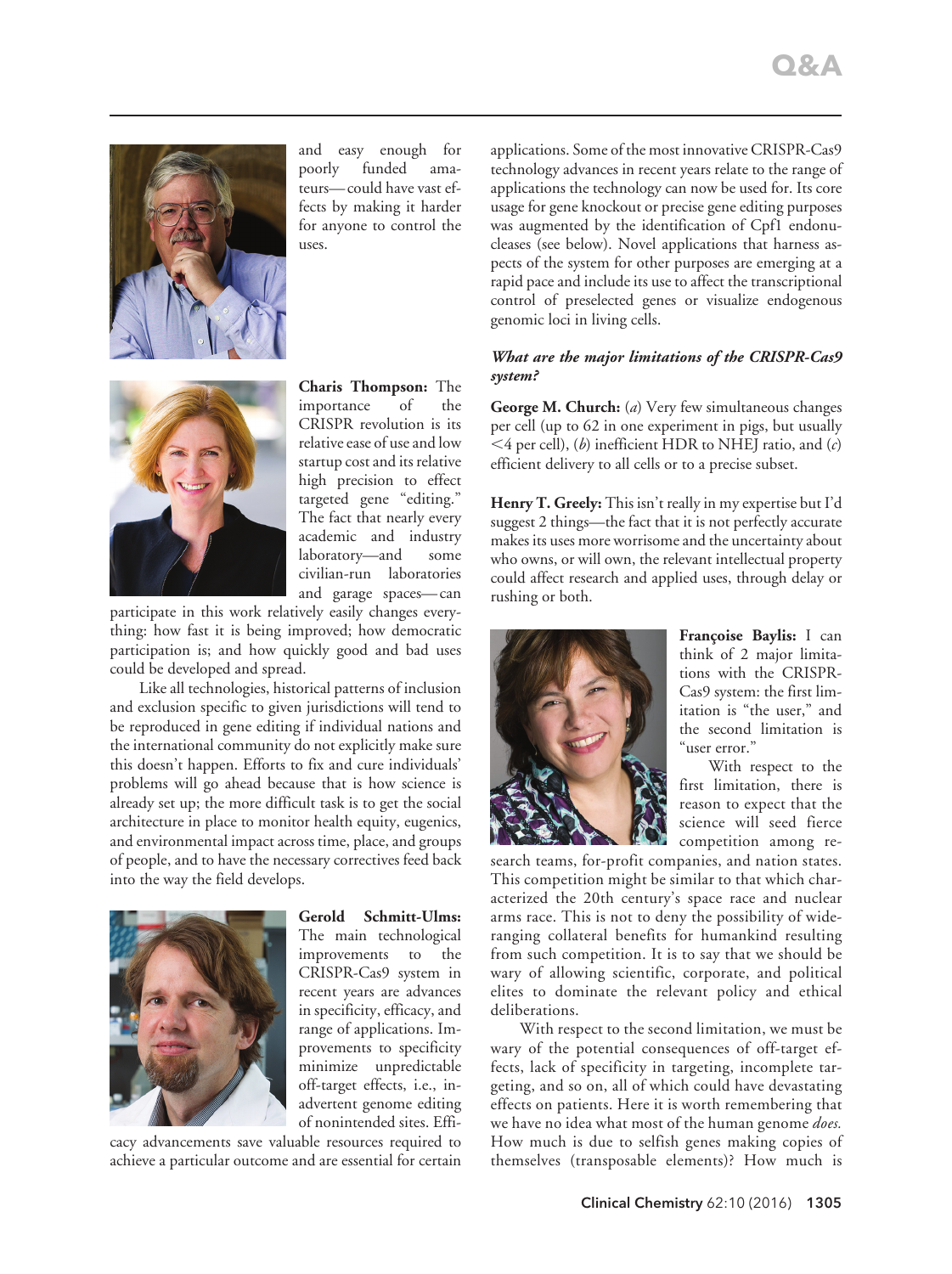simply noise? How much is the result of retroviral infections in our distant past? Moreover, we are only just now beginning to investigate epigenetic influences over gene expression. We need to be mindful of these facts as we learn to exploit and optimize gene editing technology.

**Charis Thompson:** I am a social scientist (with some life science training) so this is not my area of expertise. From the side of civil society, however, we will be looking for improved nucleases to increase safety and efficacy. In particular, the improved nucleases hold promise for reducing off-target effects, which would improve the effectiveness of the target gene edit, and reduce unintended consequences. Greater accuracy will also improve our ability to characterize mechanism and to monitor efficacy and safety, including over multiple generations.

**Gerold Schmitt-Ulms:** Major limitations of initial CRISPR-Cas9 systems were the frequent occurrence of inadvertent off-target effects. Several technology improvements, including the availability of assays for genome-wide identification of off-targets and improved algorithms for selecting target sites, improved this shortcoming. However, the advent of Cas9 nickases, in which 1 of 2 endonuclease modules within the Cas9 protein is rendered inactive by point mutation, resulted in the most dramatic improvement. When combined with pairs of guide RNAs targeting nearby sites on opposite strands, the nickase approach greatly improved target site specificity. Taken together, these advances make limitations in the system's efficacy the most pressing bottleneck at this time. The latter can be further crudely subdivided into limitations related to its delivery to cells and limitations that relate to the rate of gene editing itself. The delivery problem is not unique to CRISPR-Cas9 systems but also poses a formidable challenge to the clinical use of transcript knockdown technologies. Similarly, limitations in the rate of CRISPR-Cas9—mediated gene editing are also encountered with other gene editing technologies, such as those based on transcription activator-like effector nucleases (TALEN). While these limitations are less pronounced with CRIPSR-Cas9 systems than with alternative gene editing strategies, they still force a workflow that relies on relatively time-consuming downstream selection steps for the isolation of clones that have undergone the desired gene-editing step.

### *Like Cas9, Cpf1 is another single RNA-guide nuclease of the type II CRISPR-Cas system. What is the importance of using improved nucleases with this system?*

**George M. Church:** We have not found Cpf1 to be an "improved nuclease" (yet). In contrast, the 4 modifica-

tions to the Cas9 system listed in question 1 have been significant improvements.

**Gerold Schmitt-Ulms:** The discovery of the CRISPR-Cpf1 technology is promising for several reasons. Whereas Cas9 requires 2 RNA molecules to direct it to its DNA cut sites, Cpf1 requires only one guide RNA and is a smaller protein, which facilitates getting the system into cells. Most importantly, however, Cpf1 generates staggered cuts (as opposed to blunt ends by Cas9), which make it an attractive endonuclease for achieving true gene edits in nondividing cells in which the cell-autonomous homology-directed repair mechanism is not working effectively. The recent discovery of C2c2, a naturally occurring RNA-guided enzyme that targets RNAs, adds yet another exciting capability to the tool box of molecular biologists.

*Experiments in humans are currently restricted. However, gene-editing of some sort in human cells has been applied in research for decades. The use of the CRISPR-Cas9 system in human embryos by a Chinese group started a debate regarding the application of this technology to humans. Also, a UK investigator was recently approved to use this system for modifying embryonic stem cells. What is your opinion on this issue?*

**George M. Church:** Ironically, the first paper from Prashant Mali, Luhan Yang, and coworkers (Science 2013;339:823– 6) on using CRISPR in nonbacterial cells used human stem cells, which were probably more capable of producing viable human embryos than were the triploid cells used in the study reported from Junjiu Huang (China) (Protein Cell 2015;6:363–72). Also, the mitochondrial germ-line engineering (from Shoukhrat Mitalipov's laboratory in Oregon) involved human embryos and was aimed at therapy. The UK embryo work (from Kathy Niakan's lab) was aimed at basic biology, not gene therapy. So it is odd that the Chinese and UK experiments are discussed as if they were more problematic than the Oregon and Harvard experiments. All 4 of these experiments are legal in most countries, including US, UK, and China. Gene editing is not just used in human cells or embryos, but also in approved clinical trials (human adults and children).

**Henry T. Greely:** I'm in favor of any well-conducted research with CRISPR-Cas9 (or similar systems) that does not use it to change living people or human cells that are intended to become living people (gametes, embryos, or fetuses). I'm in favor of well-conducted and regulated research to use these techniques to modify the somatic cells of people to treat disease, as well as clinical use if and when proven safe and effective. I think we need to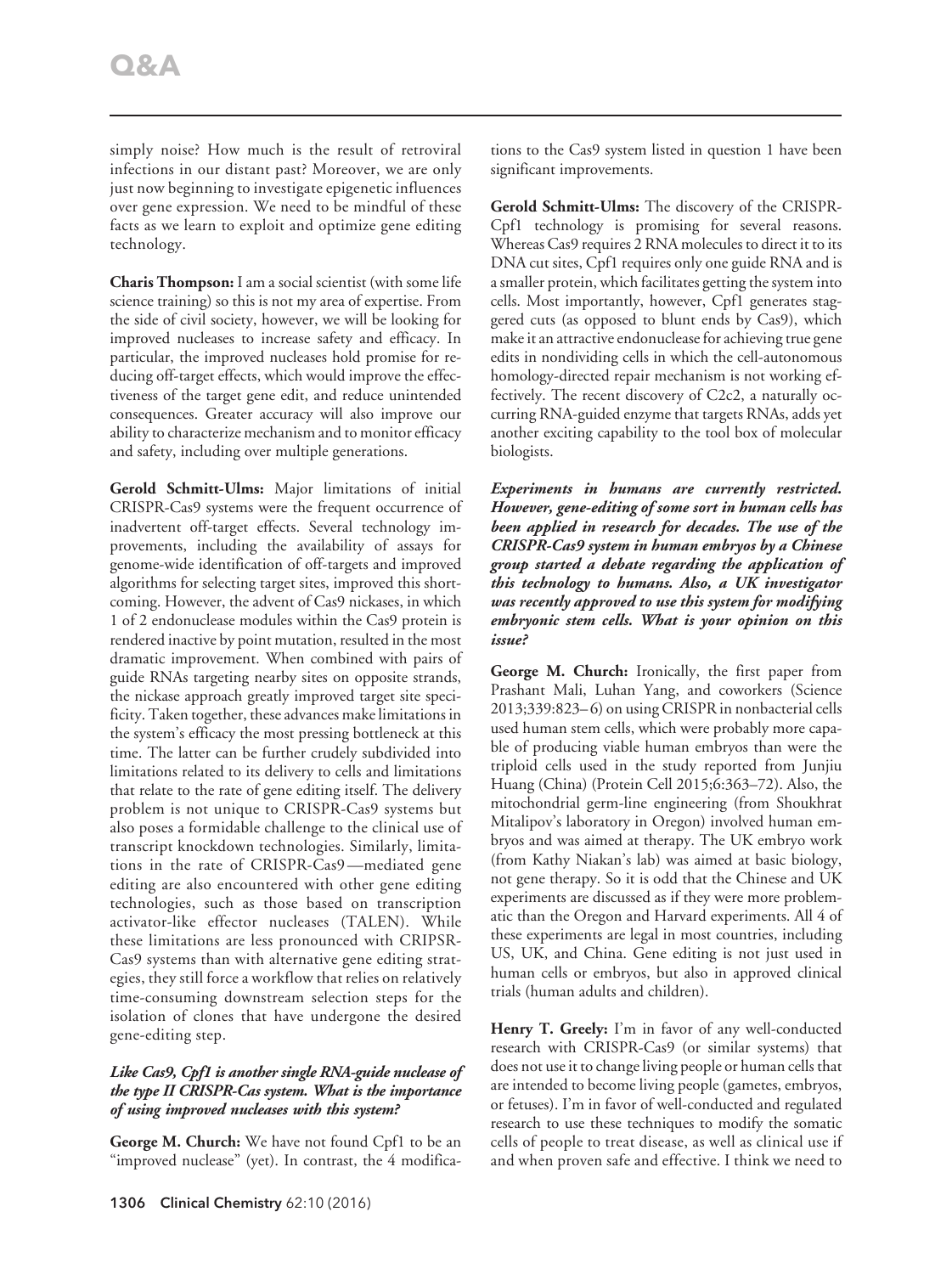talk more as societies about possible uses in living people not to treat disease but for "enhancement," bearing in mind that we don't have a clue how to make superbabies or how to do even minor enhancements. I am against using it to make inherited changes unless or until that technique is proven, by high standards, to be both safe and effective, at which point my reaction is similar to my reaction to somatic cell uses in existing people.

**Françoise Baylis:** Ethical concerns about germline gene editing can usefully be clustered into 2 categories: concerns about any and all research involving human embryos and concerns specific to gene editing involving human embryos. In the first category there are concerns about the moral status of the developing human embryo, as well as concerns about the source of the embryos used for research purposes—for example, whether proper consents were obtained, and whether women egg providers were exploited.

In the second category there are myriad concerns about the introduction of heritable modifications should any of the manipulated embryos be used in reproduction. There are concerns about the risk of errors and (unintended) consequences, not only for the resulting child(ren) but also for humankind. In the latter context there are concerns about the risk of exacerbating problems of racism, sexism, health inequality, and so on, as a direct consequence of who will and who will not have access to the technology. In addition, there are wideranging objections to this research grounded in the belief that we should not be tinkering with the "*patrimoine* génétique" (which is a reference to the human genome as the heritage of humanity). The worry here is that some among us will boldly go where no one has gone before in selecting modifications for the population at large, thereby possibly irretrievably altering the human species.

**Charis Thompson:** My opinion is that the current consensus in the UK is right. That is, I agree that appropriately consented and procured human embryos [exited from reproductive projects in assisted reproductive therapy (ART) clinics] can be gene edited to learn about basic biology, to improve gene editing procedures and mechanisms, and to understand failures of pregnancy (cf Kathy Niakan's research), but edited human embryos should not at this point be implanted in any woman's womb with the intention of establishing a pregnancy. More evidence that gene editing is accurate and safe and efficacious needs to be accumulated before implantation.

Should the needed evidence build up, however, I would not be averse to using gene editing for reproductive purposes if the correct social architecture was in place to monitor and counteract tendencies to become selecting and/or inequitable. I call this position CRISPR:

(Currently restrict implantation; someday permit reproduction). People with disabilities and those who tend to be medically disenfranchised (low income, migrant, noncitizens, racialized others, etc.) should lead the conversation in what kinds of selecting and access and uses are acceptable. The disability justice slogan, "Nothing about us without us" should be the guiding philosophy.

**Gerold Schmitt-Ulms:** I am in favor of transparent research to explore the strengths and limitations of CRISPR-Cas9 and related systems in human cells, including in nonviable human embryos (e.g., with major chromosomal anomalies). These experiments will not only help us better understand the risks associated with the use of this technology but will also generate insights into the function of proteins and their role in early human development. The widespread fear that these experiments are the precursor to inevitable future uses of the technology in human genome engineering seems overblown. The ability to combine in vitro fertilization with the selection of embryos devoid of a particular diseasecausing mutation to overcome inherited monogenic diseases already exists. It is difficult to see how undertaking CRISPR-Cas9 genome edits in reproductive cells (also known as germ-line editing), an inherently more invasive technology, could supersede this safer approach. A more realistic scenario might be that lessons learned from CRISPR-Cas9 experimentation with human cells prompt the use of this technology in the correction of disease-causing mutations in somatic cells. If such an application were to become a reality, it would need to be preceded by a rigorous safety evaluation in combination with a global ethics debate involving stakeholders from all facets of society and not just the scientific community.

#### *If the CRISPR-Cas9 system becomes 100% safe and effective, what are the potential ways of utilizing this technology to correct human heritable diseases?*

**George M. Church:** Parents who are carriers of serious genetic diseases (like Tay-Sachs) could use gene editing of sperm or egg producing cells, rather than putting embryos at risk of abortion (or nonimplantation in in vitro fertilization).

**Henry T. Greely:** First, you could, at least in many cases, edit the somatic cells of people (or, even when shown safe and effective, fetuses and embryos) to prevent the disease. If this does not become sufficiently safe and easy, germline modification may not be attractive. Second, you could modify the germline, either by modifying a "future person's" entire body by making modifications in the gametes or embryos that becomes the person, or by modifying a living person's eggs and sperm so the disease alleles will not be passed on. Frankly, there are very, very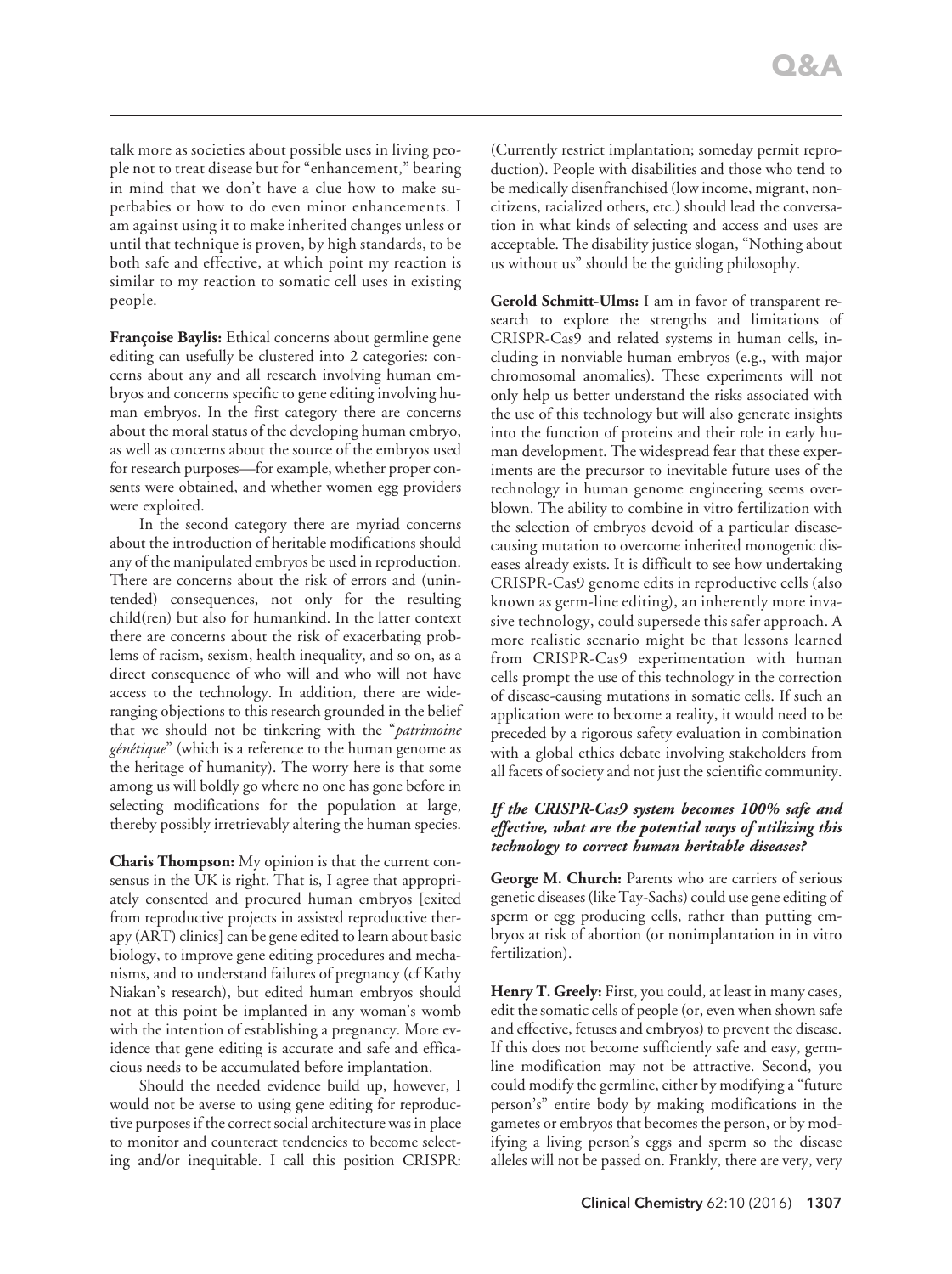few times that genome editing would be needed to avoid passing on a genetic disease; using preimplantation genetic diagnosis, a procedure with which we have more than 25 years of experience, to select embryos that do not carry the disease-causing genes will almost always be sufficient. (For more on embryo selection, see my new book, *The End of Sex*.)

Françoise Baylis: As worded, there are at least 3 significant problems with this question. First, nothing is 100% safe and effective and this is not the standard for moving from clinical research to clinical practice. In effect, a particularly interesting and challenging question is how much safety and how much effectiveness should be required before patients are offered innovative technological interventions?

Second, safety and effectiveness are not the only relevant criteria. A new intervention could be "safe enough" and "effective enough," but trivial in the grand scheme of things and, as a result, not worth the investment of time, talent, and resources. Persons seriously contemplating the use of germ line gene editing to correct a heritable disease will need to carefully consider the nature of the health condition they aim to correct, as well as the availability of alternative, safer treatment options.

Third, there is no agreement on which, if any, human heritable diseases should be corrected. Consider, for example, debates around ableism or overpopulation alongside debates about available, safer options for promoting the birth of so-called healthy children.

**Charis Thompson:** I think that we should move slowly and focus on monogenic and oligogenic diseases for which there is not already a good somatic treatment first. We should also stand by a principle I have called the cure– care parity principle, so that we invest equally in improving care and accommodations and access and don't focus all our attention on some fictive idea of all being cured from what ails us.

We must also make sure that we empower those best placed to talk about what things are diseases and what things are only diseases seen from a narrow and a historical point of view. No one has the right to say whether or not someone else's life is intrinsically worth living. We know from prenatal screening that weeding out difference happens all too easily; today people abort for much more minor deviations than in the past.

**Gerold Schmitt-Ulms:** Due to the inherent complexity of natural systems, a technology of this nature can never be completely safe. But risk– benefit considerations may indicate its use in certain cases provided there are no ethical concerns. Two major uses of this technology to address inherited diseases can be identified: genome editing of reproductive human cells (also known as germline editing) or the correction of mutations in somatic cells. The first application refers to correcting the heritable disease in a manner that would eradicate the risk to subsequent generations and would be undertaken at the earliest possible embryonic stage. A somatic correction would most likely be directed to a subpopulation of cells that are both accessible and critical for the manifestation of the most severe disease symptoms but would not impact inheritability of the disorder.

### *Do you believe that this system or alternatives will ever be used to improve the human race in terms of appearance and intellectual capacity, etc. (eugenics)?*

**George M. Church:** Cosmetics and coffee have been in wide use for decades to affect appearance and cognitive features, but would we rank these as major improvements in the human race? Truly major biological augmentations include global elimination of smallpox and reduction in childbirth-associated deaths. We will probably improve cognition via drugs aimed at reducing cognitive decline in our increasingly aged population. This may not involve gene editing but could nevertheless impact many generations. The context of eugenics has changed completely since the time (up until the 1970s) that many countries, including the US and Sweden, forced sterilizations. In contrast, gene therapy is about giving people more choices.

Henry T. Greely: Clearly yes, in one sense. Avoiding certain genetic diseases will improve appearance and intellectual capacity. But assuming you mean apart from treating diseases, I suspect some people will eventually use methods for genetic enhancement—after we figure out what genetic variations actually "enhance" us, something we know almost nothing about. My own guess is that embryo selection will be used much more rapidly and commonly than genomic editing, but in the long run both are likely to be used. Whether that would deserve the term "eugenics" depends in part on what you think that word means—any selection, or governmentenforced selection? (Or, as happened in the past but is highly unlikely in the future, in part because of CRISPR-Cas9, government-enforced sterilization.)

Françoise Baylis: While there are some "disease genes" we might all agree should be eradicated, I don't think we know (or can know) what will improve the human species. Traits that seem important and useful to us today may prove to be irrelevant and perhaps even disadvantageous in the not too distant future. Regardless, at least some among us remain enthralled by the prospect of human enhancement.

I have argued elsewhere, and continue to believe, that human genetic enhancements are inevitable. This perspective is informed by a particular view of human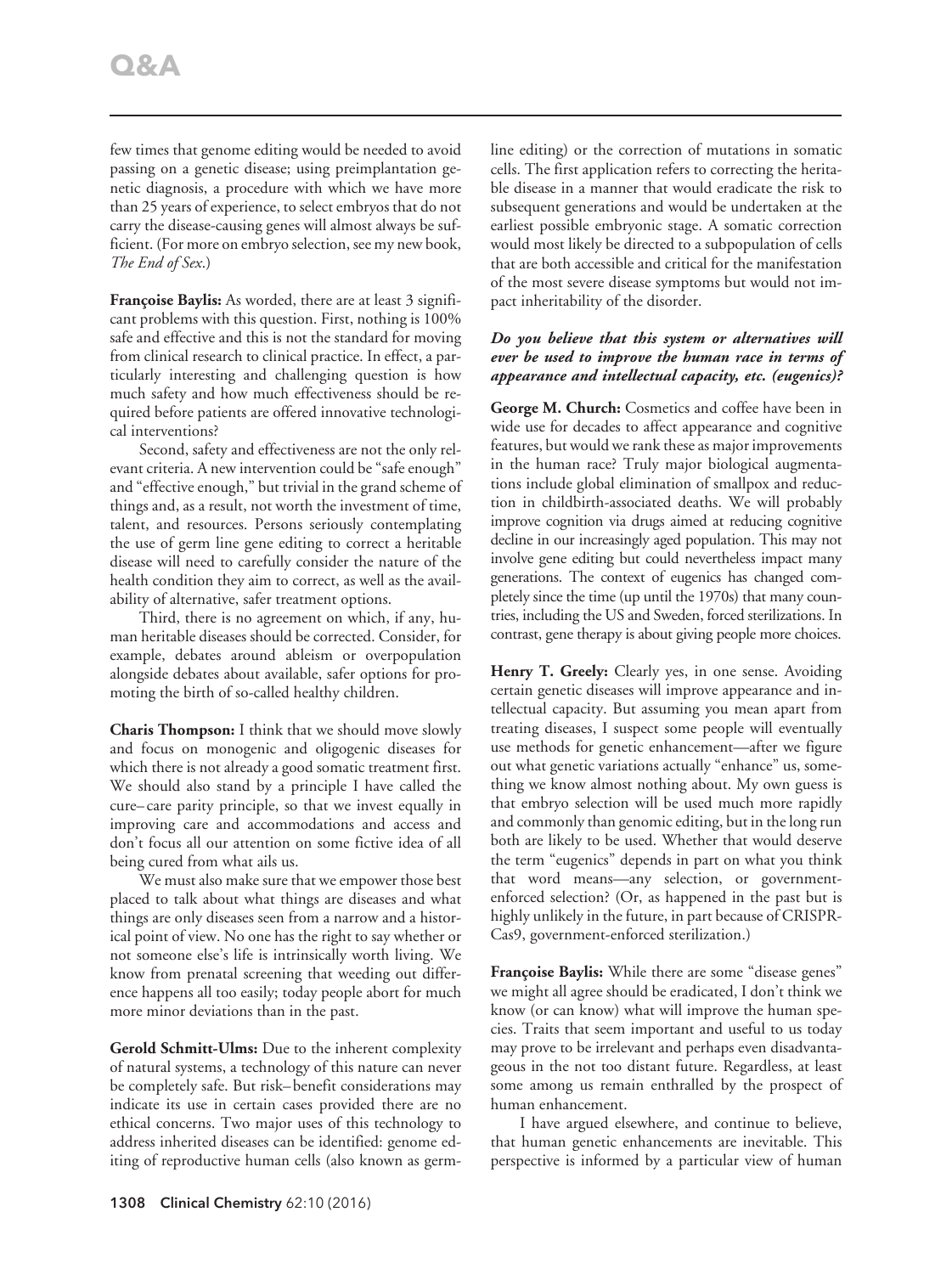nature having to do with capitalism, heedless liberalism, a drive for knowledge, a desire to outperform, and a fair amount of hubris allowing us to believe that "the future is ours for the shaping." This claim about the inevitability of genetic enhancements is descriptive, not normative, and aims to motivate careful reflection on the ways in which we can use our intellect, our energy, and our financial resources in pursuit of the common good.

**Charis Thompson:** Yes, I think that people are already thinking about this. It is all the more urgent to build the social architecture in proactively, so that the social innovation is just as important as the scientific innovation. Luckily, many kinds of intelligence are valued and necessary, and many kinds of looks are, too. We have to make sure that we stop tiny segments of the population imposing their ideas on the rest of us by making social monitoring and assessment and correction an intrinsic and nonvoluntary part of the research infrastructure.

There are very important conversations to be held and monitoring to be ongoing about, for example, which military uses of gene editing for certain kinds of physical and intellectual abilities need what kind of lay scrutiny. Similarly, pure majoritarianism does not work in this realm; protection of minority rights is central and essential. The latter is a poorly attended-to part of democracy; moving forward, it should be central.

**Gerold Schmitt-Ulms:** I am categorically opposed to the use of this technology in humans for the pursuit of nonmedical objectives, and I am not aware of any reasonable person who would advocate it. However, I am less confident that it won't eventually be tried. Similar to ongoing global efforts to minimize the risk of nuclear wars, the abuse of CRISPR-Cas9-related technologies for eugenics needs to carry a sufficiently high penalty to discourage it. As with the ongoing threat of a nuclear catastrophe, this challenge will not go away. It is the collective responsibility of the global society to monitor and prevent the abuse of this technology for applications that lack moral foundation.

#### *The CRISPR-Cas9 system is capable of altering the genome of any organism in this planet. Scientists have used it for various research purposes and it is also capable of improving food quality and production, resulting in the increase of diversity among species. Could you highlight your environmental concerns?*

**George M. Church:** Since 2014, I have been drawing attention to the concern about the need for safety strategies for gene drives and for surveillance for people not employing such strategies. Increased diversity is often associated with healthy ecosystems, but each intentional release of new organisms into the wild (whether by "natural" random mutation, by transgenics, or by nontransgenic editing) should be carefully assessed first.

**Henry T. Greely:** Modified organisms might harm the environment, whether through an accidental escape from the laboratory or intentional release. Think of your least favorite invasive species—kudzu, Dutch elm disease, the starling in the US, the rabbit in Australia. Genomic engineering could produce more. Even worse, terrorists (or criminals) could use this to make pathogens for biowarfare or extortion. I'm excited about the nonhuman uses but they need to be known in advance, regulated, and followed after release.

Françoise Baylis: As Branden Allenby and Daniel Sarewitz explain, in their recent writings on the techno– human condition, we are part of a very complex networked system, the boundaries of which are difficult to determine. Try as we might, the ecosystem we inhabit is not subject to our understanding or control (viz. exponential population growth, finite space, limited resources, climate change). We act, however, as if this complex networked system was merely "complicated, messy, less predictable or understandable" than it might otherwise be. In addressing the complexity, messiness, and unpredictability, we erroneously assume a certain order and take comfort in the use of tools we have engineered to achieve clearly defined goals. This orientation explains, in part, intentional actions with unintended consequences, such as the introduction of rabbits and poisonous toads in Australia, mongoose in the Hawaiian Islands, purple loosestrife in New Zealand, and kudzu in the US.

All of this to say that we err in presuming an ordered determined world where we can simply take over the evolutionary story. Ours is a very complex networked system and we forget this at our peril. We need considerably more humility in contemplating whether to put our oar in waters that are not merely opaque and turbulent, but unfathomable.

**Charis Thompson:** My sense is that the environment is generally quite capacious and can tolerate gene tinkering because it is the way of "natural" evolution, but we are on the cusp of several tipping points (extinction, fresh water depletion, catastrophic climate change) so even small environmental destabilizations should be treated very carefully. Diversity per se is not necessarily a good thing itself, if it comes without the benefits of coevolution, including ecological niche, a degree of immunity, and intergenerational survival.

**Gerold Schmitt-Ulms:** Humans have continually altered the environment ever since they abandoned their hunter– gatherer lifestyle. Over time we have learned to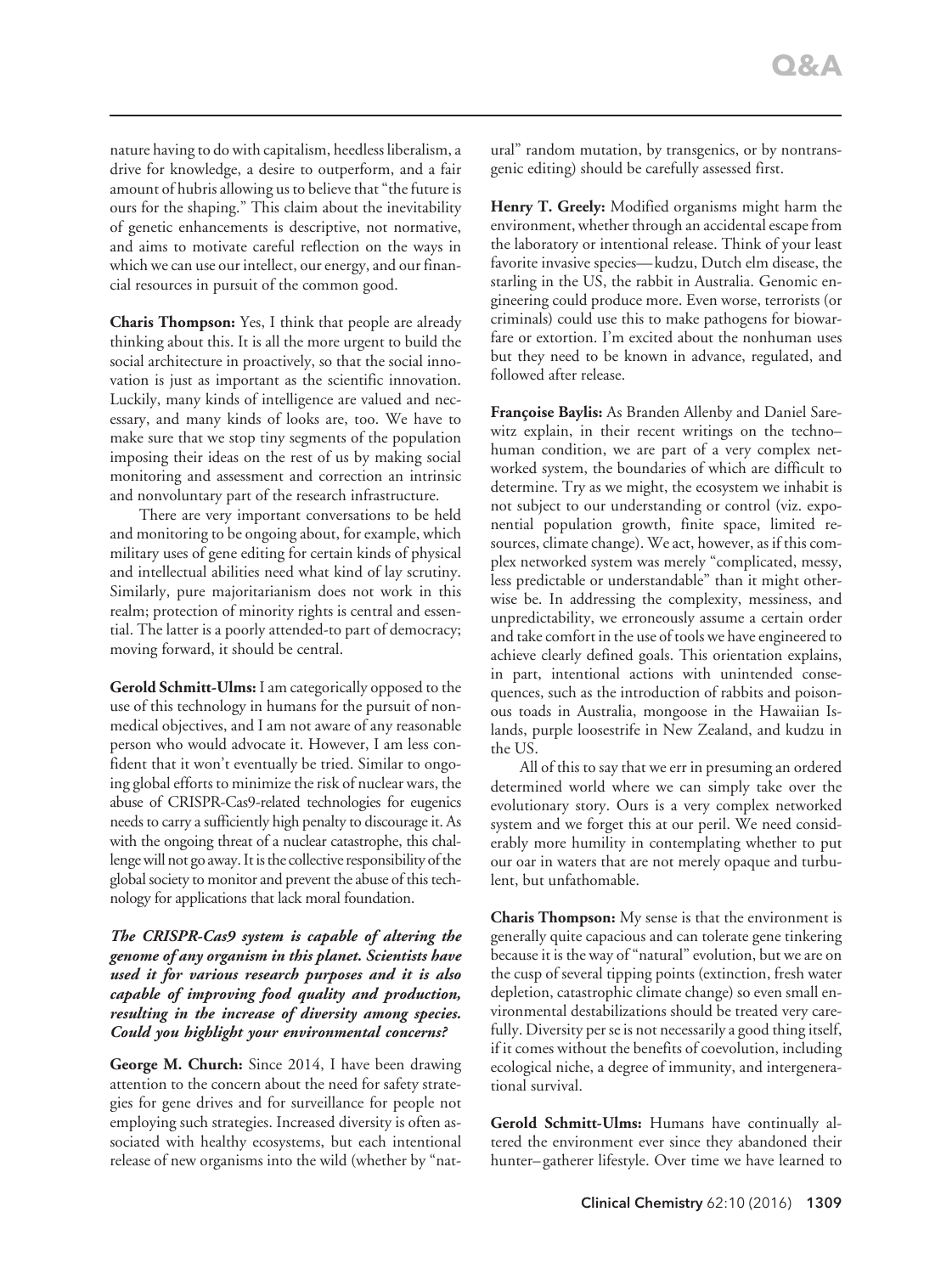improve harvest yields by techniques ranging from careful selection to genetic manipulation. CRISPR-Cas9 – related genome engineering could profoundly accelerate our ability to shape the natural world around us. I am highly critical of such an interventionist approach that sets free gene-manipulated organisms at this time because of our rudimentary understanding of the complex biological interplay of the environment. Currently, a compelling argument cannot be made that genetically modified crops are essential for human survival. Instead, I would argue that existing food shortages are not the consequence of a fundamental scarcity of foods but a result of unequal distribution. However, I am not fundamentalist in this matter and, just as I am supportive of responsible research that explores the use of CRISPR-Cas9 –related technologies to improve human health, I am also supportive of efforts to understand how food sources could be improved through genetic manipulation. Undertaken responsibly, this research may teach us lessons that could become essential for human survival in the future.

# *What do you think will be the most useful clinical/ societal application of this or a similar system in the future?*

**George M. Church:** (*a*) Reducing risk to embryos and abortions—spontaneous and induced (see question 5), (*b*) gene drives for malaria (see question 9), and (*c*) increasing safety of xenotransplantation.

**Henry T. Greely:** It should greatly improve our ability to manipulate life, to feed and to provide energy for humans while preserving and even restoring or otherwise improving the environment. It should help make classic gene therapy, which has been 5 years in the future for the past 35 years but now really is close, better. And it may be useful in surprising ways to help stop infectious diseases (change mosquitoes to stop malaria) or make better use of our microbiomes for our own health and comfort.

Françoise Baylis: The most useful clinical application of CRISPR-Cas9 or a similar system will be for the somatic cell treatment of single-gene defects that result in conditions that are lethal within the first weeks to years of life. This is a very small set of conditions.

I can't even begin to imagine the most useful societal application of CRISPR-Cas9 or a similar system given my beliefs about the complexity of the world in which we live, and my concerns about the hubris motivating those who embrace volitional evolution.

More generally, in thinking about possible clinical and societal benefits, it is worth thinking about useful preclinical applications of CRISPR-Cas9 or a similar system. Gene editing technology does not have to be used to directly correct a gene abnormality in a human. It can be

used in cell-based and preclinical animal models (like zebrafish) to replicate specific human mutations to better understand the biology and to test therapeutics. This could lead to less controversial, less risky, and more effective therapeutic interventions.

**Charis Thompson:** I think CRISPR is most useful for the basic biology it is revealing; I have no doubt that all kinds of clinical and societal dimensions of this will unfold in the years to come. I think the second most important is in drug discovery, including moving slowly but surely from animal models toward in vitro humanized organoid dish models. Finally, I think there is the potential to rid us of some of the more debilitating diseases that are currently fatal. It is vital, however, that the voices of those living with the diseases or traits or differences in question be central in any decision-making apparatus about which conditions to use gene editing for.

**Gerold Schmitt-Ulms:** The most useful application of this technology for human health and society will be in translational research. Amongst a myriad of potential applications, the ability to model critical aspects of diseases in eukaryotic cells or model organisms stands out. This unprecedented access to disease models will help us dissect the complex molecular interactions underlying diseases and, in turn, will greatly support ongoing efforts to derive selective diagnostics and treatments for them.

A profound long-term benefit of this technology may emerge from the manipulation of eukaryotic pathogens or the vector organisms transmitting them with a view to selectively disarm or ameliorate their human pathogenicity. The list of diseases this general concept could be applied to is long, and it includes prevalent diseases in the tropics and temperate regions, including malaria, leishmaniasis, dengue fever, and Lyme disease. However, this potential application raises profound ethical questions and technical challenges. Before releasing genetically engineered organisms into the wild, it will be critical to verify that the engineered genetic element designed to spread in a population does not cause undesired disturbances to the ecosystem of the respective pathogen or vector. Compared to other pathogen eradication strategies that have been applied in the past, including vaccination programs or the wide-spread use of pesticides, this approach may eventually not only become more effective but may also prove to be more enduring and to cause less ecological damage.

## *Could this technology favor the rich people, to increase their advantage over the poor?*

**George M. Church:** Yes or it could be used to greatly help the poor. It is up to all of us to work hard toward the latter. Examples: (*a*) CRISPR-gene-drives are probably